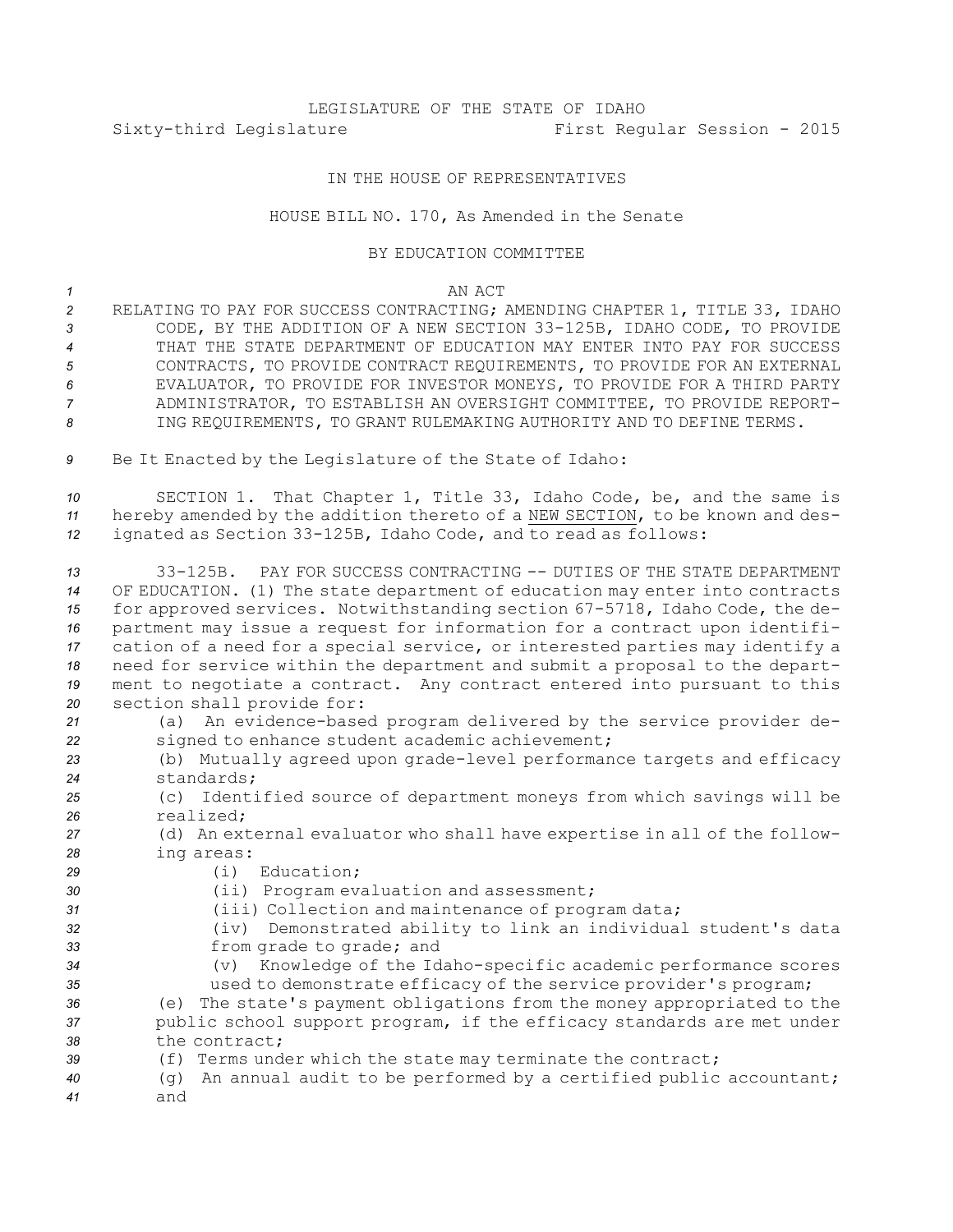(h) <sup>A</sup> mutually agreed upon formula for the distribution of savings re- alized by the service provider program. An external evaluator shall approve the negotiated contract provisions re- lating to efficacy standards before the department may enter into any such contract. (2) Investor moneys shall be adequate to cover all contract costs. (3) The third party administrator shall: (a) Manage all moneys pursuant to subsection (2) of this section; (b) When appropriate, direct payments to be made under the terms of the contract; (c) Ensure an annual audit is conducted under the terms of the contract; (d) Issue financial reports as required by the contract; and (e) Complete all other compliance requirements of state or federal law. (4) The department shall approve the local education agencies (LEA) from which each cohort will be chosen. The priority for selection of LEAs shall be given to: (a) LEAs reporting the greatest number of students who are not profi- cient to meet grade-level performance targets being used to evaluate the service provider's program; (b) LEAs reporting the greatest number of students on free and reduced lunch; and (c) LEAs in different regions of the state. The selection of cohorts shall be made by mutual agreement between the ser- vice provider and the approved LEA. (5) The external evaluator shall: (a) Determine whether the service provider has met the agreed upon ef- ficacy standards under the terms of the contract by determining the out- comes for each cohort based on the following criteria: (i) Whether there was an increase in the number of children profi- cient to meet grade-level performance targets at levels specified in the contract; and (ii) Calculate moneys no longer expended or distributed by the de- partment for intervention or remediation as specified in the con-*34* tract; (b) Annually report the service provider efficacy standards to the de- partment; and (c) Report the service provider efficacy standards to the third party administrator for the purpose of determining whether payment should be made under the terms of the contract. (6) An oversight committee is hereby created for the purpose of decid- ing whether or not the state department of education will enter into <sup>a</sup> nego- tiation with an interested party under this section, and for the purpose of monitoring contracts entered into under this section. The committee shall meet as often as is necessary to fulfill its obligations under this subsec- tion. The committee shall consist of the following people: (a) The chief financial officer of the state department of education; (b) The subject matter expert at the state department of education; (c) <sup>A</sup> representative from the state controller's office; (d) The house of representatives education committee chairman; and (e) The senate education committee chairman.

2